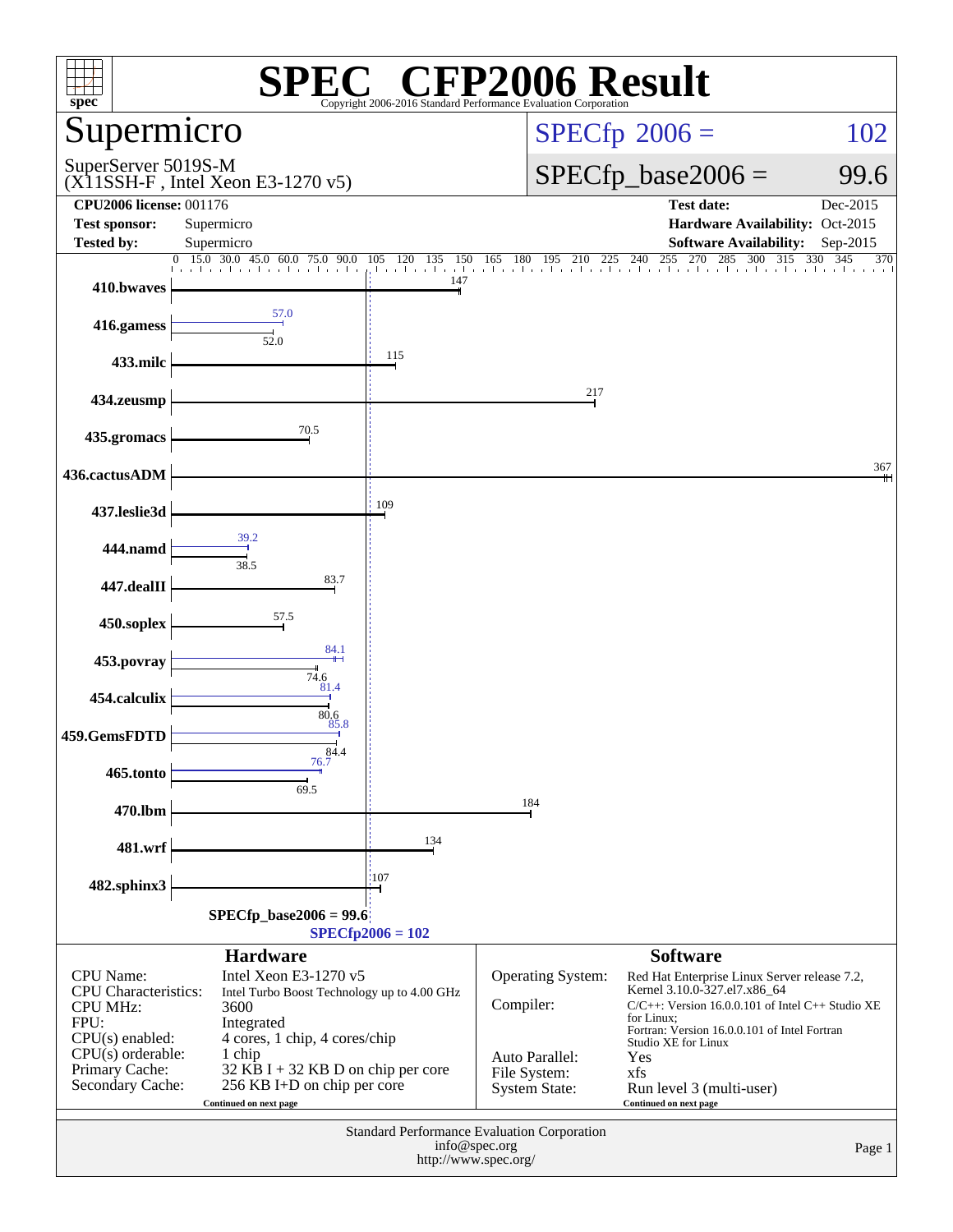

# Supermicro

#### SuperServer 5019S-M

(X11SSH-F , Intel Xeon E3-1270 v5)

#### $SPECfp2006 = 102$  $SPECfp2006 = 102$

#### $SPECTp\_base2006 = 99.6$

| <b>CPU2006 license: 001176</b> |                                   |                       | <b>Test date:</b><br>Dec-2015               |  |  |  |
|--------------------------------|-----------------------------------|-----------------------|---------------------------------------------|--|--|--|
| <b>Test sponsor:</b>           | Supermicro                        |                       | Hardware Availability: Oct-2015             |  |  |  |
| <b>Tested by:</b>              | Supermicro                        |                       | <b>Software Availability:</b><br>$Sep-2015$ |  |  |  |
| L3 Cache:                      | 8 MB I+D on chip per chip         | <b>Base Pointers:</b> | $64$ -bit                                   |  |  |  |
| Other Cache:                   | None                              | Peak Pointers:        | $32/64$ -bit                                |  |  |  |
| Memory:                        | 16 GB (2 x 8 GB 2Rx8 PC4-2133P-U) | Other Software:       | None                                        |  |  |  |
| Disk Subsystem:                | 1 x 400 GB SATA III SSD           |                       |                                             |  |  |  |
| <b>Other Hardware:</b>         | None                              |                       |                                             |  |  |  |

**[Results Table](http://www.spec.org/auto/cpu2006/Docs/result-fields.html#ResultsTable)**

| Results Table    |                                                                                                          |       |                |       |                |       |                |              |                |              |                |              |
|------------------|----------------------------------------------------------------------------------------------------------|-------|----------------|-------|----------------|-------|----------------|--------------|----------------|--------------|----------------|--------------|
|                  | <b>Base</b>                                                                                              |       |                |       |                |       | <b>Peak</b>    |              |                |              |                |              |
| <b>Benchmark</b> | <b>Seconds</b>                                                                                           | Ratio | <b>Seconds</b> | Ratio | <b>Seconds</b> | Ratio | <b>Seconds</b> | <b>Ratio</b> | <b>Seconds</b> | <b>Ratio</b> | <b>Seconds</b> | <b>Ratio</b> |
| 410.bwayes       | 92.2                                                                                                     | 147   | 91.8           | 148   | 92.1           | 147   | 92.2           | 147          | 91.8           | 148          | 92.1           | <u>147</u>   |
| 416.gamess       | 376                                                                                                      | 52.0  | 377            | 52.0  | 376            | 52.0  | 344            | 57.0         | 344            | 57.0         | 344            | 56.9         |
| $433$ .milc      | 80.0                                                                                                     | 115   | 80.0           | 115   | 80.0           | 115   | 80.0           | 115          | 80.0           | 115          | 80.0           | 115          |
| 434.zeusmp       | 42.0                                                                                                     | 217   | 41.9           | 217   | 41.9           | 217   | 42.0           | 217          | 41.9           | 217          | 41.9           | 217          |
| 435.gromacs      | 101                                                                                                      | 70.6  | 101            | 70.5  | 101            | 70.5  | 101            | 70.6         | 101            | 70.5         | <b>101</b>     | 70.5         |
| 436.cactusADM    | 32.6                                                                                                     | 367   | 32.7           | 366   | 32.4           | 369   | 32.6           | 367          | 32.7           | 366          | 32.4           | 369          |
| 437.leslie3d     | 85.8                                                                                                     | 110   | 86.0           | 109   | 85.9           | 109   | 85.8           | 110          | 86.0           | 109          | 85.9           | <u>109</u>   |
| 444.namd         | 208                                                                                                      | 38.5  | 209            | 38.4  | 208            | 38.5  | 205            | 39.2         | 205            | 39.2         | 206            | 39.0         |
| 447.dealII       | 137                                                                                                      | 83.8  | 137            | 83.7  | 137            | 83.7  | 137            | 83.8         | 137            | 83.7         | 137            | 83.7         |
| $450$ .soplex    | 146                                                                                                      | 57.2  | 145            | 57.6  | 145            | 57.5  | 146            | 57.2         | 145            | 57.6         | 145            | 57.5         |
| 453.povray       | 71.2                                                                                                     | 74.7  | 71.8           | 74.1  | 71.3           | 74.6  | 60.7           | 87.7         | 63.9           | 83.3         | 63.3           | 84.1         |
| 454.calculix     | 102                                                                                                      | 80.6  | 103            | 80.4  | 102            | 80.6  | 101            | 81.4         | 101            | 81.5         | 102            | 81.2         |
| 459.GemsFDTD     | 126                                                                                                      | 84.4  | 126            | 84.4  | 126            | 84.5  | 123            | 86.0         | 124            | 85.8         | 124            | 85.7         |
| 465.tonto        | 141                                                                                                      | 69.6  | 142            | 69.5  | 142            | 69.4  | 128            | 76.7         | 128            | 76.7         | 129            | 76.1         |
| 470.1bm          | 74.6                                                                                                     | 184   | 74.5           | 184   | 74.6           | 184   | 74.6           | 184          | 74.5           | 184          | 74.6           | 184          |
| 481.wrf          | 83.2                                                                                                     | 134   | 83.1           | 134   | 83.3           | 134   | 83.2           | 134          | 83.1           | 134          | 83.3           | 134          |
| 482.sphinx3      | 182                                                                                                      | 107   | 183            | 107   | 182            | 107   | 182            | 107          | 183            | 107          | 182            | 107          |
|                  | Results appear in the order in which they were run. Bold underlined text indicates a median measurement. |       |                |       |                |       |                |              |                |              |                |              |

#### **[Operating System Notes](http://www.spec.org/auto/cpu2006/Docs/result-fields.html#OperatingSystemNotes)**

Stack size set to unlimited using "ulimit -s unlimited"

#### **[Platform Notes](http://www.spec.org/auto/cpu2006/Docs/result-fields.html#PlatformNotes)**

 BIOS Settings: Hyper-threading = Disabled Sysinfo program /home/cpu2006/config/sysinfo.rev6914 \$Rev: 6914 \$ \$Date:: 2014-06-25 #\$ e3fbb8667b5a285932ceab81e28219e1 running on localhost.localdomain Wed Dec 23 11:39:13 2015

 This section contains SUT (System Under Test) info as seen by some common utilities. To remove or add to this section, see: <http://www.spec.org/cpu2006/Docs/config.html#sysinfo>

Continued on next page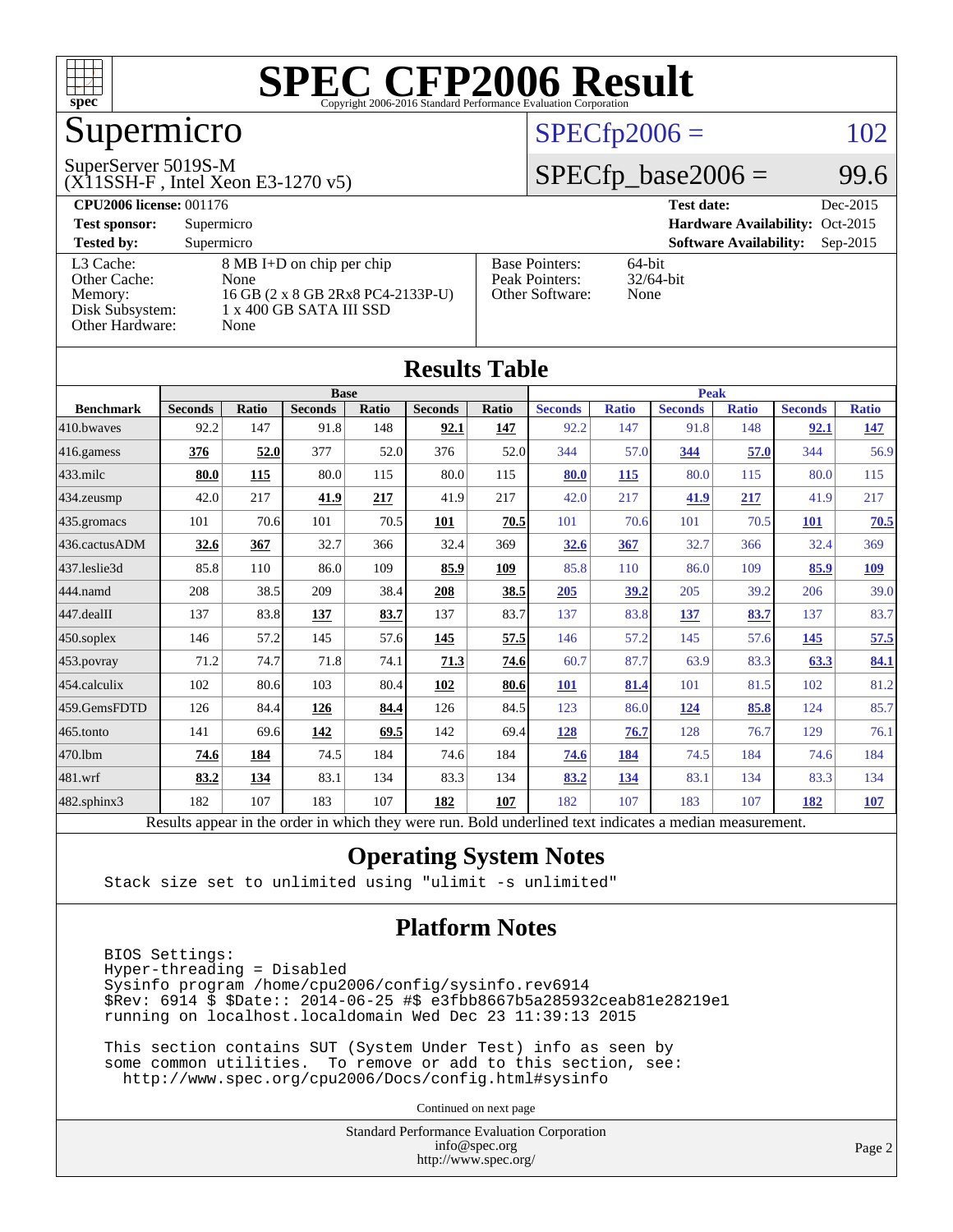

Supermicro

 $SPECTp2006 = 102$ 

(X11SSH-F , Intel Xeon E3-1270 v5) SuperServer 5019S-M

 $SPECTp\_base2006 =$  99.6

**[CPU2006 license:](http://www.spec.org/auto/cpu2006/Docs/result-fields.html#CPU2006license)** 001176 **[Test date:](http://www.spec.org/auto/cpu2006/Docs/result-fields.html#Testdate)** Dec-2015 **[Test sponsor:](http://www.spec.org/auto/cpu2006/Docs/result-fields.html#Testsponsor)** Supermicro Supermicro **[Hardware Availability:](http://www.spec.org/auto/cpu2006/Docs/result-fields.html#HardwareAvailability)** Oct-2015 **[Tested by:](http://www.spec.org/auto/cpu2006/Docs/result-fields.html#Testedby)** Supermicro **Supermicro [Software Availability:](http://www.spec.org/auto/cpu2006/Docs/result-fields.html#SoftwareAvailability)** Sep-2015

#### **[Platform Notes \(Continued\)](http://www.spec.org/auto/cpu2006/Docs/result-fields.html#PlatformNotes)**

Standard Performance Evaluation Corporation [info@spec.org](mailto:info@spec.org) From /proc/cpuinfo model name : Intel(R) Xeon(R) CPU E3-1270 v5 @ 3.60GHz 1 "physical id"s (chips) 4 "processors" cores, siblings (Caution: counting these is hw and system dependent. The following excerpts from /proc/cpuinfo might not be reliable. Use with caution.) cpu cores : 4 siblings : 4 physical 0: cores 0 1 2 3 cache size : 8192 KB From /proc/meminfo<br>MemTotal: 16088756 kB HugePages\_Total: 0<br>Hugepagesize: 2048 kB Hugepagesize: From /etc/\*release\* /etc/\*version\* os-release: NAME="Red Hat Enterprise Linux Server" VERSION="7.2 (Maipo)" ID="rhel" ID\_LIKE="fedora" VERSION\_ID="7.2" PRETTY NAME="Red Hat Enterprise Linux Server 7.2 (Maipo)" ANSI\_COLOR="0;31" CPE\_NAME="cpe:/o:redhat:enterprise\_linux:7.2:GA:server" redhat-release: Red Hat Enterprise Linux Server release 7.2 (Maipo) system-release: Red Hat Enterprise Linux Server release 7.2 (Maipo) system-release-cpe: cpe:/o:redhat:enterprise\_linux:7.2:ga:server uname -a: Linux localhost.localdomain 3.10.0-327.el7.x86\_64 #1 SMP Thu Oct 29 17:29:29 EDT 2015 x86\_64 x86\_64 x86\_64 GNU/Linux run-level 3 Dec 23 07:35 SPEC is set to: /home/cpu2006 Type Size Used Avail Use% Mounted on /dev/mapper/rhel-root xfs 280G 26G 254G 10% / Additional information from dmidecode: Warning: Use caution when you interpret this section. The 'dmidecode' program reads system data which is "intended to allow hardware to be accurately determined", but the intent may not be met, as there are frequent changes to hardware, firmware, and the "DMTF SMBIOS" standard. BIOS American Megatrends Inc. 1.0a 11/13/2015 Memory: 2x Micron 16ATF1G64AZ-2G1A2 8 GB 2 rank 2133 MHz 2x Not Specified Not Specified Continued on next page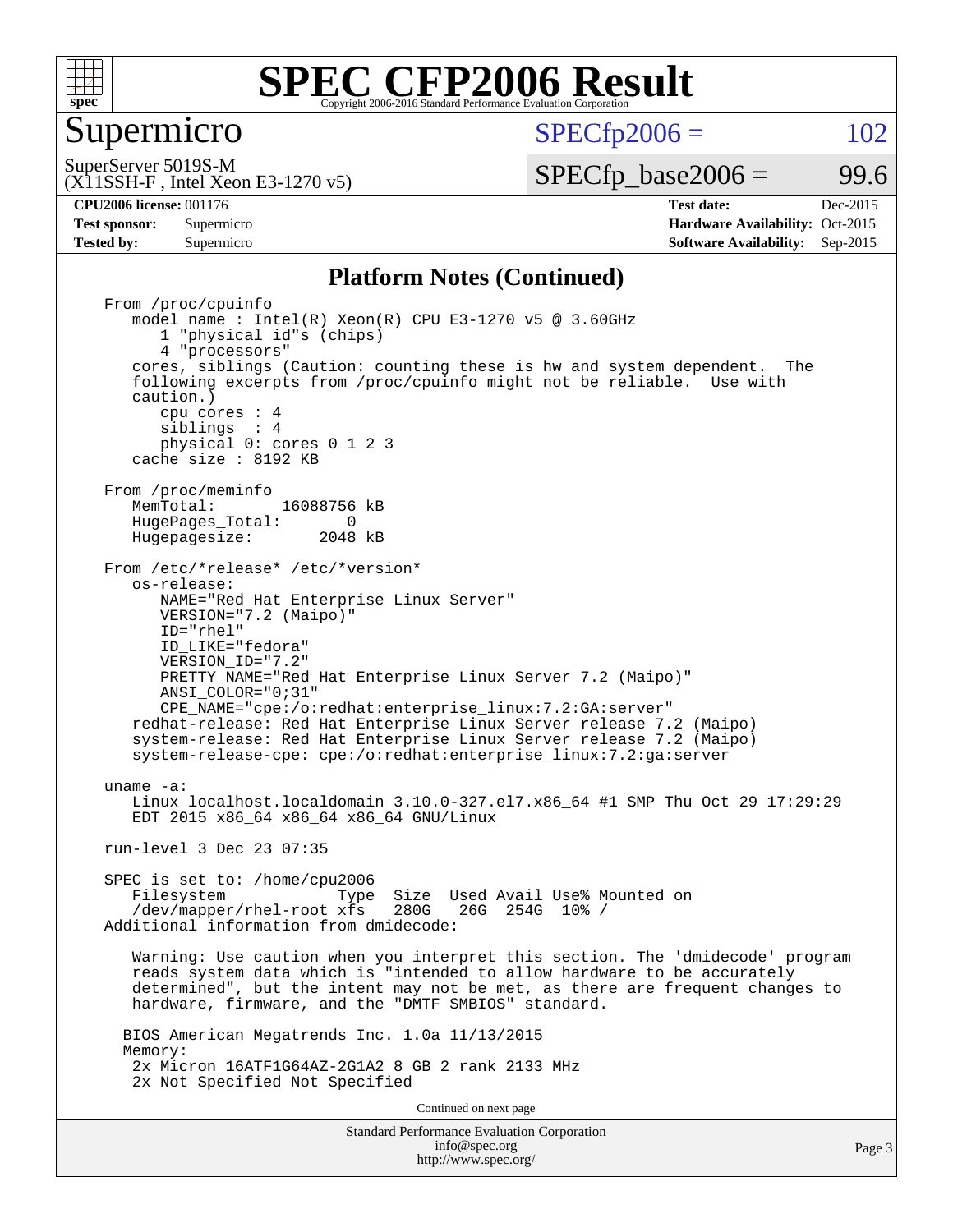

## Supermicro

 $SPECTp2006 = 102$ 

SuperServer 5019S-M

 $SPECfp\_base2006 = 99.6$ 

(X11SSH-F , Intel Xeon E3-1270 v5) **[CPU2006 license:](http://www.spec.org/auto/cpu2006/Docs/result-fields.html#CPU2006license)** 001176 **[Test date:](http://www.spec.org/auto/cpu2006/Docs/result-fields.html#Testdate)** Dec-2015

**[Test sponsor:](http://www.spec.org/auto/cpu2006/Docs/result-fields.html#Testsponsor)** Supermicro Supermicro **[Hardware Availability:](http://www.spec.org/auto/cpu2006/Docs/result-fields.html#HardwareAvailability)** Oct-2015 **[Tested by:](http://www.spec.org/auto/cpu2006/Docs/result-fields.html#Testedby)** Supermicro **Supermicro [Software Availability:](http://www.spec.org/auto/cpu2006/Docs/result-fields.html#SoftwareAvailability)** Sep-2015

#### **[Platform Notes \(Continued\)](http://www.spec.org/auto/cpu2006/Docs/result-fields.html#PlatformNotes)**

(End of data from sysinfo program)

#### **[General Notes](http://www.spec.org/auto/cpu2006/Docs/result-fields.html#GeneralNotes)**

Environment variables set by runspec before the start of the run:  $KMP_A$ FFINITY = "granularity=fine, compact, 1, 0" LD\_LIBRARY\_PATH = "/home/cpu2006/libs/32:/home/cpu2006/libs/64:/home/cpu2006/sh" OMP\_NUM\_THREADS = "4"

 Binaries compiled on a system with 1x Intel Core i5-4670K CPU + 32GB memory using RedHat EL 7.1 Transparent Huge Pages enabled with: echo always > /sys/kernel/mm/transparent\_hugepage/enabled

#### **[Base Compiler Invocation](http://www.spec.org/auto/cpu2006/Docs/result-fields.html#BaseCompilerInvocation)**

[C benchmarks](http://www.spec.org/auto/cpu2006/Docs/result-fields.html#Cbenchmarks):  $\text{icc}$  -m64

 $C++$  benchmarks:<br>icpc  $-m$ -m64

[Fortran benchmarks](http://www.spec.org/auto/cpu2006/Docs/result-fields.html#Fortranbenchmarks): [ifort -m64](http://www.spec.org/cpu2006/results/res2016q1/cpu2006-20151225-38528.flags.html#user_FCbase_intel_ifort_64bit_ee9d0fb25645d0210d97eb0527dcc06e)

[Benchmarks using both Fortran and C](http://www.spec.org/auto/cpu2006/Docs/result-fields.html#BenchmarksusingbothFortranandC): [icc -m64](http://www.spec.org/cpu2006/results/res2016q1/cpu2006-20151225-38528.flags.html#user_CC_FCbase_intel_icc_64bit_0b7121f5ab7cfabee23d88897260401c) [ifort -m64](http://www.spec.org/cpu2006/results/res2016q1/cpu2006-20151225-38528.flags.html#user_CC_FCbase_intel_ifort_64bit_ee9d0fb25645d0210d97eb0527dcc06e)

#### **[Base Portability Flags](http://www.spec.org/auto/cpu2006/Docs/result-fields.html#BasePortabilityFlags)**

| 410.bwaves: -DSPEC CPU LP64<br>416.gamess: -DSPEC CPU LP64<br>433.milc: -DSPEC_CPU_LP64<br>434.zeusmp: -DSPEC_CPU_LP64<br>435.gromacs: -DSPEC_CPU_LP64 -nofor_main<br>436.cactusADM: -DSPEC CPU LP64 -nofor main<br>437.leslie3d: -DSPEC CPU LP64<br>444.namd: -DSPEC CPU LP64<br>447.dealII: -DSPEC CPU LP64 |                                                                |
|---------------------------------------------------------------------------------------------------------------------------------------------------------------------------------------------------------------------------------------------------------------------------------------------------------------|----------------------------------------------------------------|
| 450.soplex: -DSPEC_CPU_LP64<br>453.povray: -DSPEC_CPU_LP64<br>454.calculix: -DSPEC CPU LP64 -nofor main<br>459.GemsFDTD: -DSPEC CPU LP64<br>465.tonto: -DSPEC CPU LP64<br>470.1bm: - DSPEC CPU LP64                                                                                                           |                                                                |
|                                                                                                                                                                                                                                                                                                               | 481.wrf: -DSPEC CPU_LP64 -DSPEC_CPU_CASE_FLAG -DSPEC_CPU_LINUX |

Continued on next page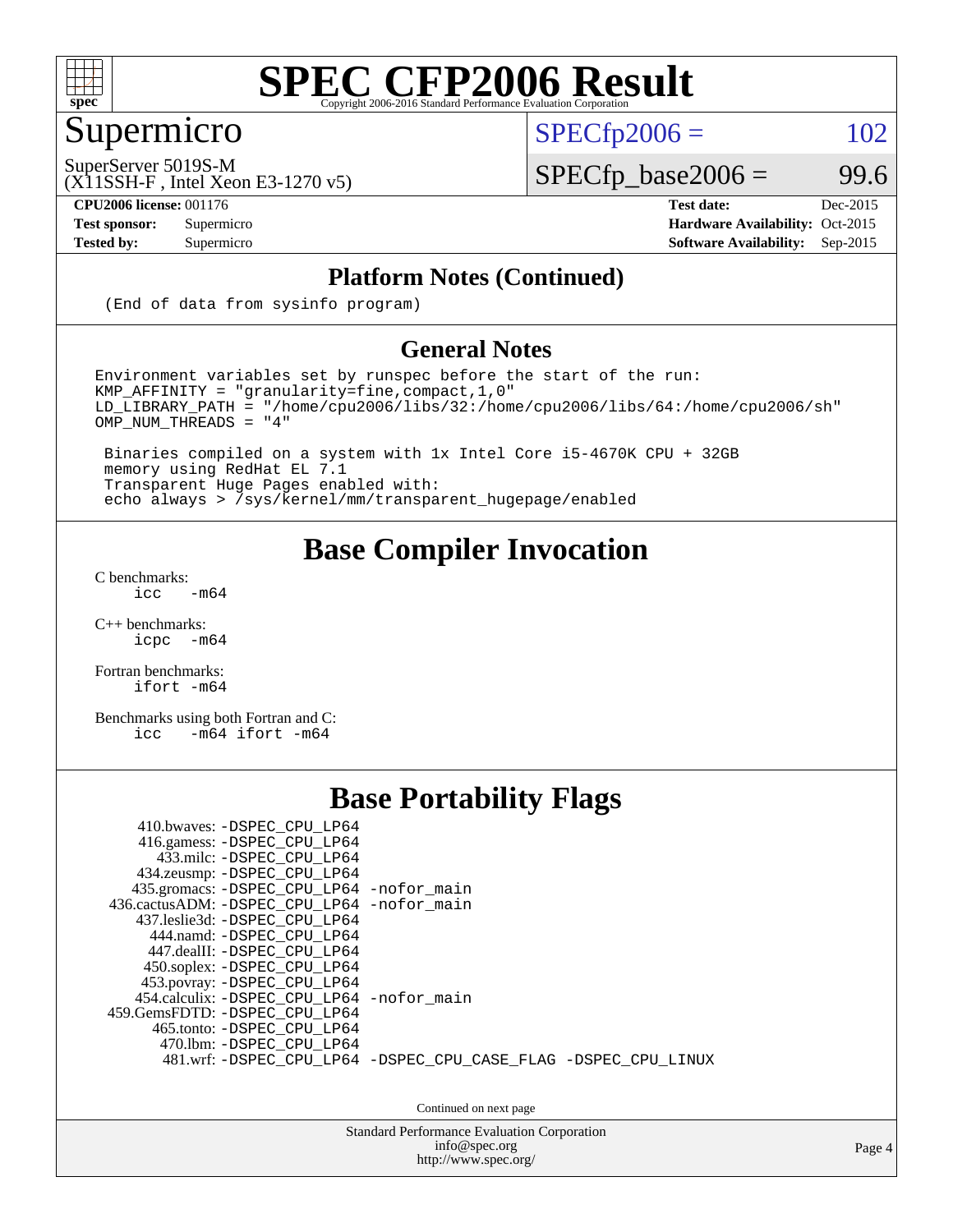

#### Supermicro

SuperServer 5019S-M

 $SPECTp2006 = 102$ 

(X11SSH-F , Intel Xeon E3-1270 v5)

 $SPECTp\_base2006 = 99.6$ 

**[CPU2006 license:](http://www.spec.org/auto/cpu2006/Docs/result-fields.html#CPU2006license)** 001176 **[Test date:](http://www.spec.org/auto/cpu2006/Docs/result-fields.html#Testdate)** Dec-2015

**[Test sponsor:](http://www.spec.org/auto/cpu2006/Docs/result-fields.html#Testsponsor)** Supermicro Supermicro **[Hardware Availability:](http://www.spec.org/auto/cpu2006/Docs/result-fields.html#HardwareAvailability)** Oct-2015 **[Tested by:](http://www.spec.org/auto/cpu2006/Docs/result-fields.html#Testedby)** Supermicro **Supermicro [Software Availability:](http://www.spec.org/auto/cpu2006/Docs/result-fields.html#SoftwareAvailability)** Sep-2015

### **[Base Portability Flags \(Continued\)](http://www.spec.org/auto/cpu2006/Docs/result-fields.html#BasePortabilityFlags)**

482.sphinx3: [-DSPEC\\_CPU\\_LP64](http://www.spec.org/cpu2006/results/res2016q1/cpu2006-20151225-38528.flags.html#suite_basePORTABILITY482_sphinx3_DSPEC_CPU_LP64)

#### **[Base Optimization Flags](http://www.spec.org/auto/cpu2006/Docs/result-fields.html#BaseOptimizationFlags)**

[C benchmarks](http://www.spec.org/auto/cpu2006/Docs/result-fields.html#Cbenchmarks): [-xCORE-AVX2](http://www.spec.org/cpu2006/results/res2016q1/cpu2006-20151225-38528.flags.html#user_CCbase_f-xAVX2_5f5fc0cbe2c9f62c816d3e45806c70d7) [-ipo](http://www.spec.org/cpu2006/results/res2016q1/cpu2006-20151225-38528.flags.html#user_CCbase_f-ipo) [-O3](http://www.spec.org/cpu2006/results/res2016q1/cpu2006-20151225-38528.flags.html#user_CCbase_f-O3) [-no-prec-div](http://www.spec.org/cpu2006/results/res2016q1/cpu2006-20151225-38528.flags.html#user_CCbase_f-no-prec-div) [-parallel](http://www.spec.org/cpu2006/results/res2016q1/cpu2006-20151225-38528.flags.html#user_CCbase_f-parallel) [-opt-prefetch](http://www.spec.org/cpu2006/results/res2016q1/cpu2006-20151225-38528.flags.html#user_CCbase_f-opt-prefetch) [-ansi-alias](http://www.spec.org/cpu2006/results/res2016q1/cpu2006-20151225-38528.flags.html#user_CCbase_f-ansi-alias)

[C++ benchmarks:](http://www.spec.org/auto/cpu2006/Docs/result-fields.html#CXXbenchmarks)

[-xCORE-AVX2](http://www.spec.org/cpu2006/results/res2016q1/cpu2006-20151225-38528.flags.html#user_CXXbase_f-xAVX2_5f5fc0cbe2c9f62c816d3e45806c70d7) [-ipo](http://www.spec.org/cpu2006/results/res2016q1/cpu2006-20151225-38528.flags.html#user_CXXbase_f-ipo) [-O3](http://www.spec.org/cpu2006/results/res2016q1/cpu2006-20151225-38528.flags.html#user_CXXbase_f-O3) [-no-prec-div](http://www.spec.org/cpu2006/results/res2016q1/cpu2006-20151225-38528.flags.html#user_CXXbase_f-no-prec-div) [-opt-prefetch](http://www.spec.org/cpu2006/results/res2016q1/cpu2006-20151225-38528.flags.html#user_CXXbase_f-opt-prefetch) [-ansi-alias](http://www.spec.org/cpu2006/results/res2016q1/cpu2006-20151225-38528.flags.html#user_CXXbase_f-ansi-alias)

[Fortran benchmarks](http://www.spec.org/auto/cpu2006/Docs/result-fields.html#Fortranbenchmarks): [-xCORE-AVX2](http://www.spec.org/cpu2006/results/res2016q1/cpu2006-20151225-38528.flags.html#user_FCbase_f-xAVX2_5f5fc0cbe2c9f62c816d3e45806c70d7) [-ipo](http://www.spec.org/cpu2006/results/res2016q1/cpu2006-20151225-38528.flags.html#user_FCbase_f-ipo) [-O3](http://www.spec.org/cpu2006/results/res2016q1/cpu2006-20151225-38528.flags.html#user_FCbase_f-O3) [-no-prec-div](http://www.spec.org/cpu2006/results/res2016q1/cpu2006-20151225-38528.flags.html#user_FCbase_f-no-prec-div) [-parallel](http://www.spec.org/cpu2006/results/res2016q1/cpu2006-20151225-38528.flags.html#user_FCbase_f-parallel) [-opt-prefetch](http://www.spec.org/cpu2006/results/res2016q1/cpu2006-20151225-38528.flags.html#user_FCbase_f-opt-prefetch)

[Benchmarks using both Fortran and C](http://www.spec.org/auto/cpu2006/Docs/result-fields.html#BenchmarksusingbothFortranandC): [-xCORE-AVX2](http://www.spec.org/cpu2006/results/res2016q1/cpu2006-20151225-38528.flags.html#user_CC_FCbase_f-xAVX2_5f5fc0cbe2c9f62c816d3e45806c70d7) [-ipo](http://www.spec.org/cpu2006/results/res2016q1/cpu2006-20151225-38528.flags.html#user_CC_FCbase_f-ipo) [-O3](http://www.spec.org/cpu2006/results/res2016q1/cpu2006-20151225-38528.flags.html#user_CC_FCbase_f-O3) [-no-prec-div](http://www.spec.org/cpu2006/results/res2016q1/cpu2006-20151225-38528.flags.html#user_CC_FCbase_f-no-prec-div) [-parallel](http://www.spec.org/cpu2006/results/res2016q1/cpu2006-20151225-38528.flags.html#user_CC_FCbase_f-parallel) [-opt-prefetch](http://www.spec.org/cpu2006/results/res2016q1/cpu2006-20151225-38528.flags.html#user_CC_FCbase_f-opt-prefetch) [-ansi-alias](http://www.spec.org/cpu2006/results/res2016q1/cpu2006-20151225-38528.flags.html#user_CC_FCbase_f-ansi-alias)

### **[Peak Compiler Invocation](http://www.spec.org/auto/cpu2006/Docs/result-fields.html#PeakCompilerInvocation)**

[C benchmarks](http://www.spec.org/auto/cpu2006/Docs/result-fields.html#Cbenchmarks):  $-m64$ 

[C++ benchmarks:](http://www.spec.org/auto/cpu2006/Docs/result-fields.html#CXXbenchmarks) [icpc -m64](http://www.spec.org/cpu2006/results/res2016q1/cpu2006-20151225-38528.flags.html#user_CXXpeak_intel_icpc_64bit_bedb90c1146cab66620883ef4f41a67e)

[Fortran benchmarks](http://www.spec.org/auto/cpu2006/Docs/result-fields.html#Fortranbenchmarks): [ifort -m64](http://www.spec.org/cpu2006/results/res2016q1/cpu2006-20151225-38528.flags.html#user_FCpeak_intel_ifort_64bit_ee9d0fb25645d0210d97eb0527dcc06e)

```
Benchmarks using both Fortran and C: 
     icc -m64 ifort -m64
```
### **[Peak Portability Flags](http://www.spec.org/auto/cpu2006/Docs/result-fields.html#PeakPortabilityFlags)**

Same as Base Portability Flags

## **[Peak Optimization Flags](http://www.spec.org/auto/cpu2006/Docs/result-fields.html#PeakOptimizationFlags)**

[C benchmarks](http://www.spec.org/auto/cpu2006/Docs/result-fields.html#Cbenchmarks):

433.milc: basepeak = yes

Continued on next page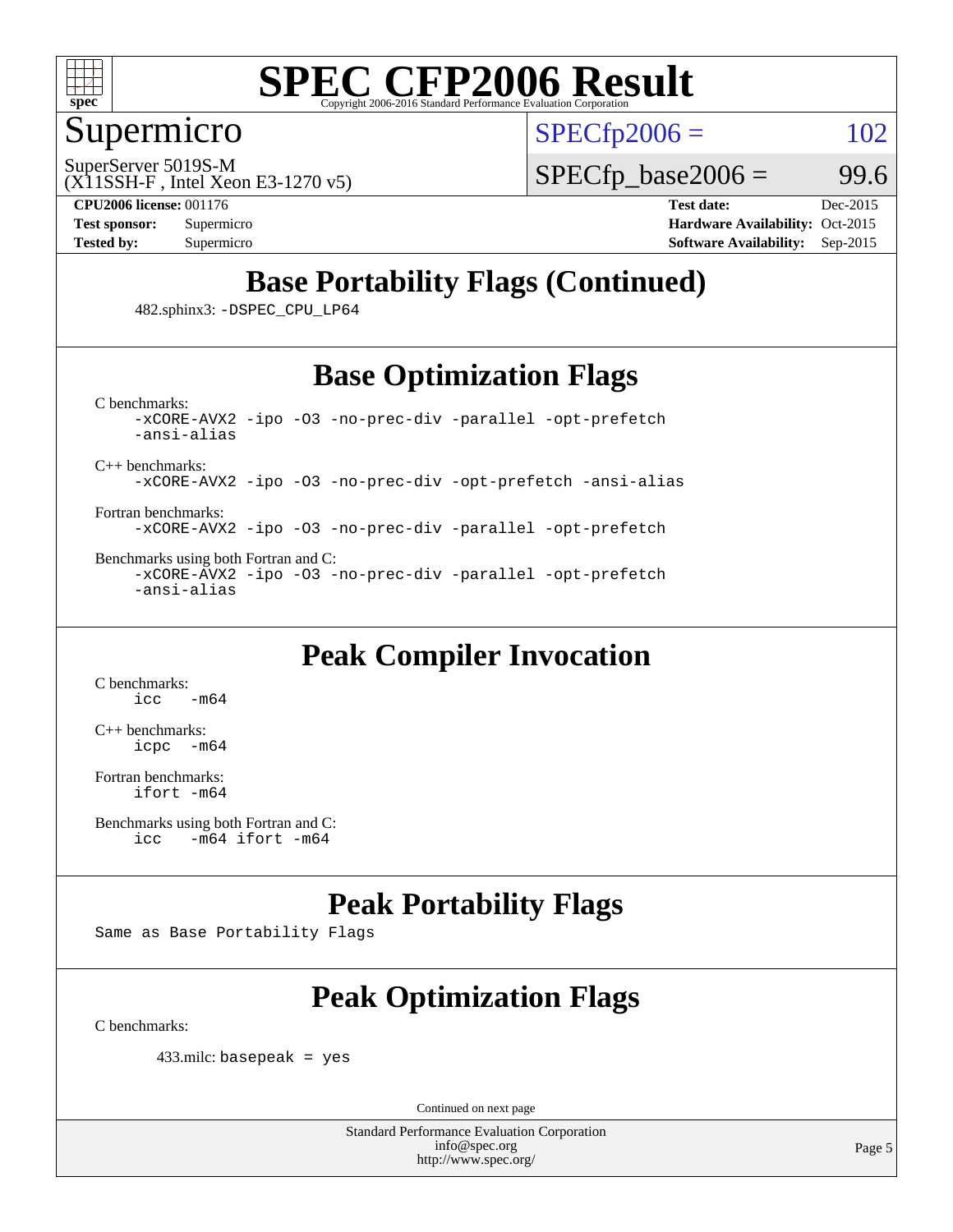

Supermicro

 $SPECTp2006 = 102$ 

(X11SSH-F , Intel Xeon E3-1270 v5) SuperServer 5019S-M

 $SPECTp\_base2006 =$  99.6

**[CPU2006 license:](http://www.spec.org/auto/cpu2006/Docs/result-fields.html#CPU2006license)** 001176 **[Test date:](http://www.spec.org/auto/cpu2006/Docs/result-fields.html#Testdate)** Dec-2015 **[Test sponsor:](http://www.spec.org/auto/cpu2006/Docs/result-fields.html#Testsponsor)** Supermicro **[Hardware Availability:](http://www.spec.org/auto/cpu2006/Docs/result-fields.html#HardwareAvailability)** Oct-2015 **[Tested by:](http://www.spec.org/auto/cpu2006/Docs/result-fields.html#Testedby)** Supermicro **[Software Availability:](http://www.spec.org/auto/cpu2006/Docs/result-fields.html#SoftwareAvailability)** Sep-2015

### **[Peak Optimization Flags \(Continued\)](http://www.spec.org/auto/cpu2006/Docs/result-fields.html#PeakOptimizationFlags)**

```
470.lbm: basepeak = yes
     482.sphinx3: basepeak = yes
C++ benchmarks: 
       444.namd: -xCORE-AVX2(pass 2) -prof-gen:threadsafe(pass 1)
               -no-prec-div(pass 2)-par-num-threads=1(pass 1) -prof-use(pass 2) -fno-alias
               -auto-ilp32
      447.dealII: basepeak = yes
      450.soplex: basepeak = yes
      453.povray: -xCORE-AVX2(pass 2) -prof-gen:threadsafe(pass 1)
               -ipo(pass 2) -03(pass 2) -no-prec-div(pass 2)-par-num-threads=1(pass 1) -prof-use(pass 2) -unroll4
               -ansi-alias
Fortran benchmarks: 
     410.bwaves: basepeak = yes 416.gamess: -xCORE-AVX2(pass 2) -prof-gen:threadsafe(pass 1)
               -i\text{po}(pass 2) -\tilde{O}3(pass 2) -no-prec-div(pass 2)-par-num-threads=1(pass 1) -prof-use(pass 2) -unroll2
               -inline-level=0 -scalar-rep-
      434.zeusmp: basepeak = yes
     437.leslie3d: basepeak = yes
  459.GemsFDTD: -xCORE-AVX2(pass 2) -prof-gen:threadsafe(pass 1)
               -no-prec-div(pass 2)-par-num-threads=1(pass 1) -prof-use(pass 2) -unroll2
               -inline-level=0 -opt-prefetch -parallel
        465.tonto: -xCORE-AVX2(pass 2) -prof-gen:threadsafe(pass 1)
               -i\text{po}(pass 2) -\overline{O}3(pass 2)-no-prec-div(pass 2)
               -par-num-threads=1(pass 1) -prof-use(pass 2) -inline-calloc
               -opt-malloc-options=3 -auto -unroll4
Benchmarks using both Fortran and C: 
     435.gromacs: basepeak = yes
  436.cactusADM: basepeak = yes
                                        Continued on next page
```